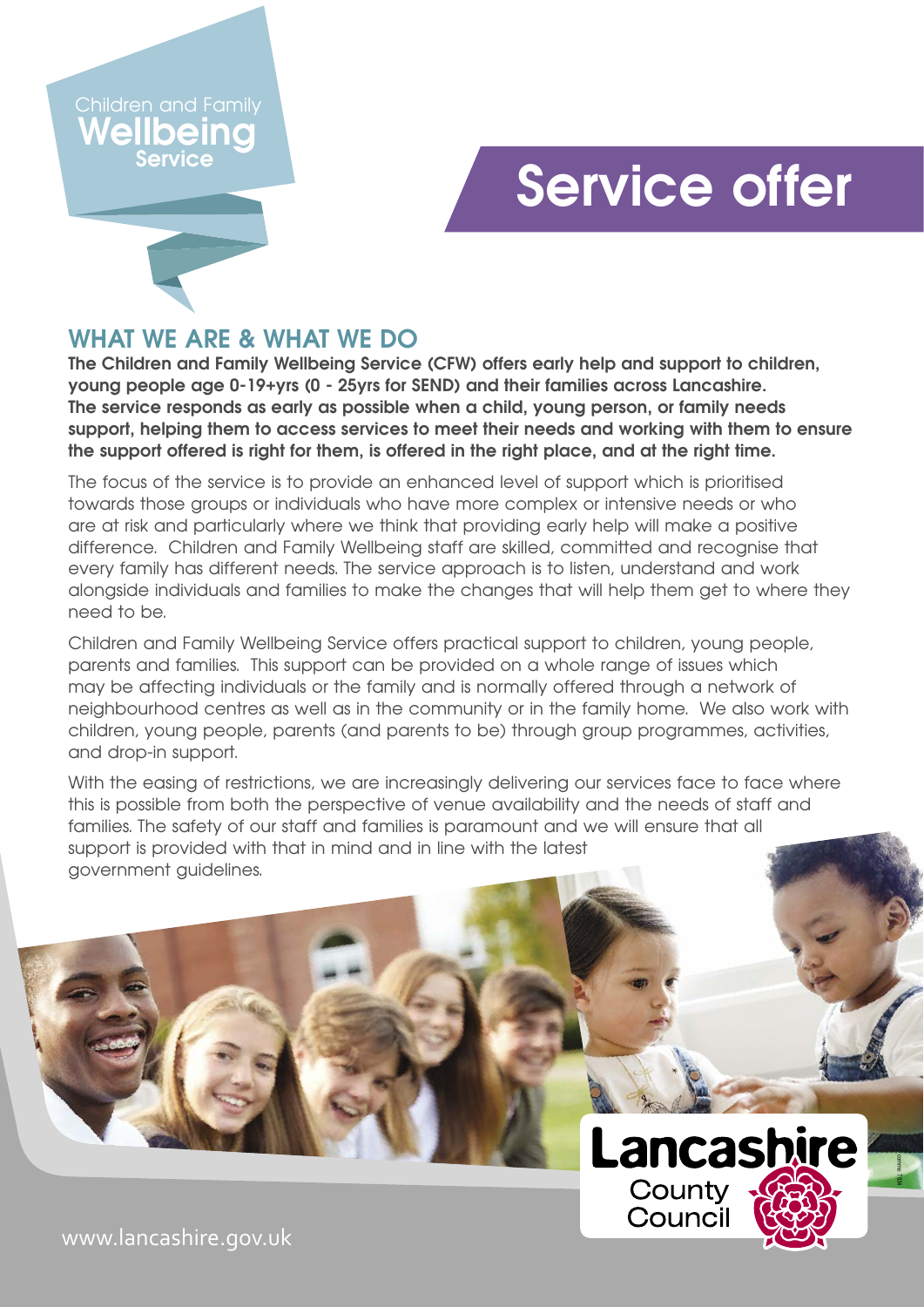**Service offer**

## **FAMILY INTENSIVE SUPPORT OFFER**

Providing an enhanced level of personalised support.

- To the whole family including each individual child or young person.
- For families with higher level of needs
- From a range of identified priority groups.
- Adopting a casework approach.

**Family Support Workers** deliver intensive support underpinned by a quality 'early help' assessment. They often work as part of a '**team around the family**' and undertake the **lead professional**  role for the family, where appropriate. Family Support Workers will **make contact regularly** with service users by a combination of phone and video calls, texts and face to face home visits. **Interventions** typically last up to 26 weeks during which we work with the individual/family to agree a family action plan and be clear what changes we are seeking to achieve together.

**Outcomes are recorded** and shared with the individual/ family using a 'Radar Chart' progress model. Any agency can request access to this support for a family or individual **by completing a Request for Support (e-form)** available at **[Lancashire County](https://www.lancashire.gov.uk/practitioners/supporting-children-and-families/safeguarding-children/requesting-support-from-childrens-services/)  [Council Children's Service Request for](https://www.lancashire.gov.uk/practitioners/supporting-children-and-families/safeguarding-children/requesting-support-from-childrens-services/)  [Support](https://www.lancashire.gov.uk/practitioners/supporting-children-and-families/safeguarding-children/requesting-support-from-childrens-services/)**

## **NEIGHBOURHOOD OFFER**

Delivered through a network of 56 Neighbourhood Centres within the heart of communities across Lancashire – Offering a variety of group-based programmes of support for parents, families, children and young people.

- Targeted towards priority groups but also in response to local needs.
- Delivered both in person and on-line throughout the week and during the evenings.

**Neighbourhood Group Workers** deliver a diverse programme of groups/activities, at time when they are most needed by service users. Group programmes are tailored to different groups across the age range 0-19yrs+ and with parents.

**Delivery Centre Support Workers** enable drop in support throughout the day to help children and their parents.

Information on the groups and programmes that are currently available can be found in our 'What's On' Guides for each centre.

You can find details of your nearest centre at **[Find a CFW Service](https://www.lancashire.gov.uk/practitioners/supporting-children-and-families/children-and-family-wellbeing-service/)**

**Family Time** - Enabling children to see their parents through supervised contact sessions – where they are removed from their parents/carers and/or are subject to Care proceedings that involve the local authority.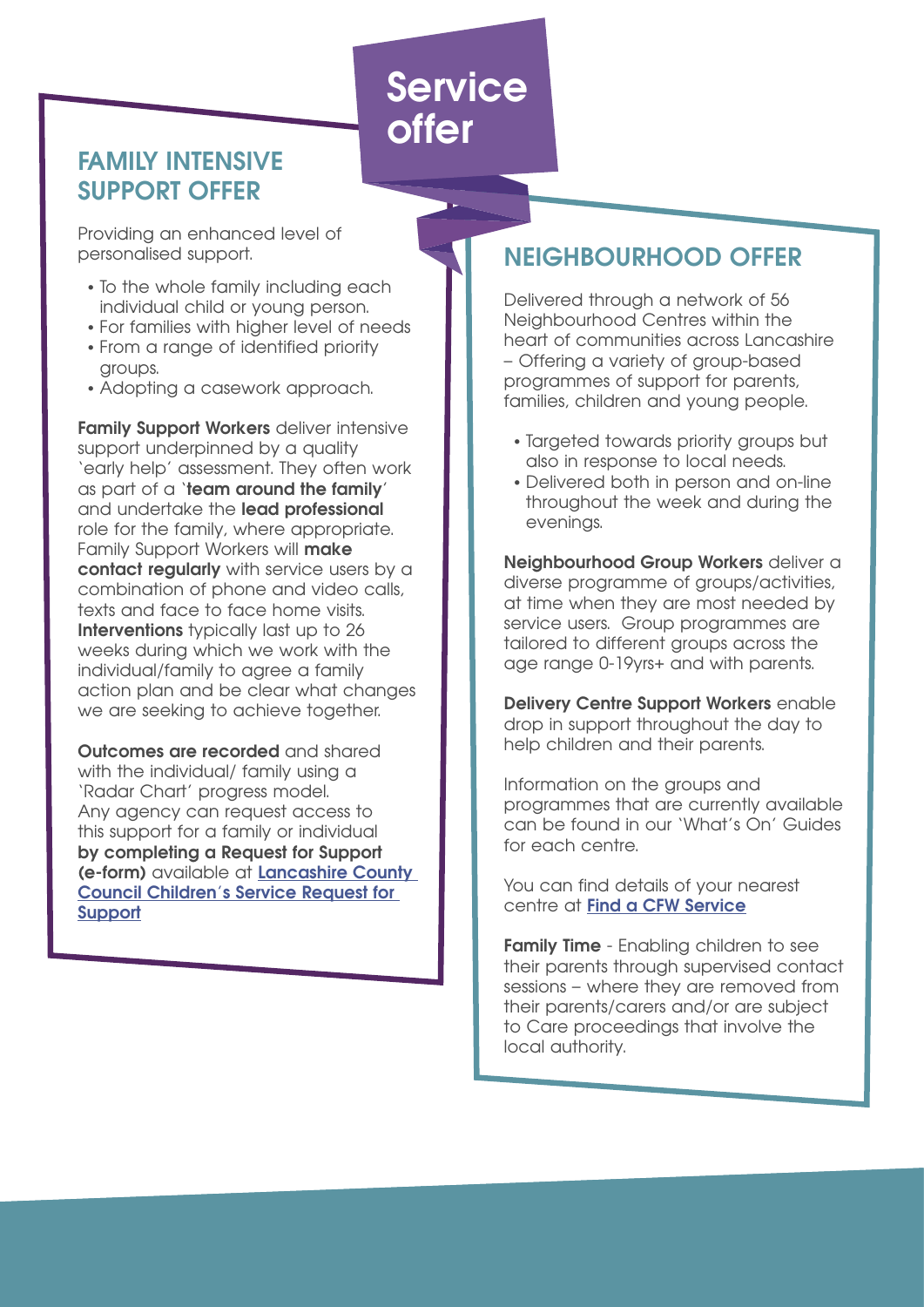### **COMMUNITY OFFER**

Enabling the right services to respond to the right families at the right time by working as an early help partnership with other agencies to

- Promote a 'think early help' approach.
- Provide advice and support to early help partners to enable them to provide quality early intervention services.
- Support partners with key early help practice development, such as use of early help assessment and developing 'team around the family'.

Nominated **Community Senior Family Support Workers** within each CFW locality team, provide a named link between CFW and key partner agencies on a geographical basis, including schools, early years, health, VCFS and other early help settings.

The community offer forms the Children and Family Wellbeing Services interface with Lancashire's **'Team around the School and Settings (TASS)'** way of working. Supporting families that schools and other settings may identify as needing some extra early help. We also continue to provide specified and agreed support where Children's Social Care has identified needs within one of their individual's/family's action plans where the CFW Service is best placed to respond at this time.

# **offer**

## **TARGETED YOUTH SUPPORT OFFER**

Delivered through key neighbourhood centres and youth zones, out and about in the community or on the streets (Detached Work) where young people gather across Lancashire – Offering a variety of group-based programmes of support

- Targeted towards those who are most vulnerable.
- Delivered both in person and online mostly during the evenings or in schools and other settings during the day.

**Youth Workers** deliver a diverse programme of groups and activities for young people aged 12-19+yrs.

**Talkzone** provides a confidential **telephone helpline, text message, email enquiry and online webchat service** where young people and their families can obtain a range of information, advice and support on anything that concerns them. **The service is available from 2 – 10pm, 365 days a year**.

Tel: **0800 51 11 11** or Text: **07786 51 11 11**

Email: **talkzone@lancashire.gov.uk**

Talk on-line in a private and confidential space by logging onto: **[www.lancashire.gov.uk/youthzone/get](www.lancashire.gov.uk/youthzone/get-in-touch/)[in-touch/](www.lancashire.gov.uk/youthzone/get-in-touch/)**

**DELIVERING EARLY HELP** RIGHT TIME, RIGHT PLACE, RIGHT FOR FAMILIES Service Mww.lancashire.gov.uk/youthzone/get-<br>
Offer<br> **Service Bulling Contains the United States And Allen Bulling RIGHT TIME, RIGHT PLACE,**